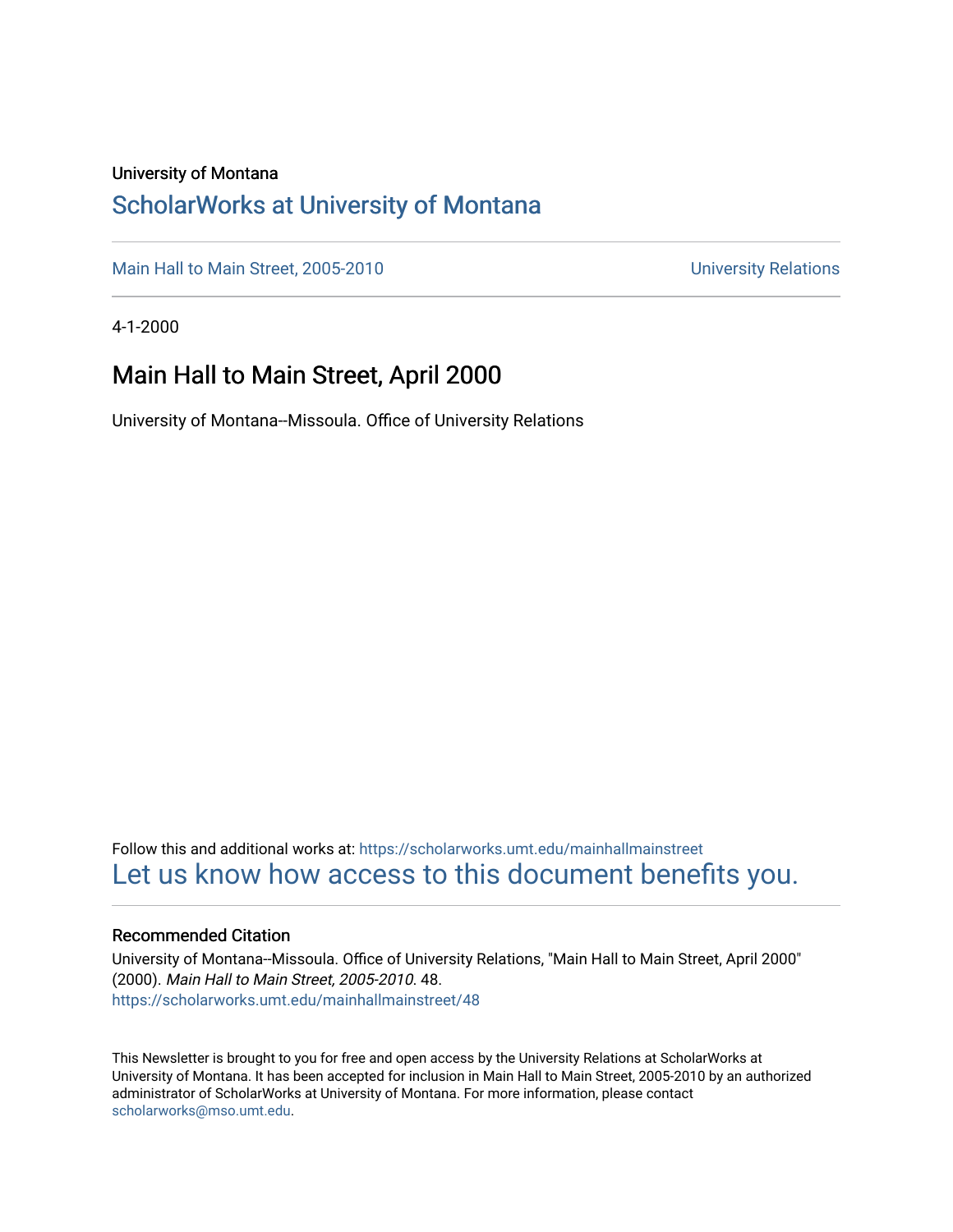# $n$ 44 $m$ a

 $\Omega$ .



Vol. 6, No. 4 Connecting Campus and Community April 2000

## UM Calendar

### **Wednesday, May 3**

**Green Griz Week—**UM's incentive program for Missoula's Bike/Walk/ Bus week, through May 5. Volunteers will hand out buttons and raffle tickets at all UM entrances and bus stops to anyone commuting in some way other than driving alone. On Friday, May 5, there will be a trike race, music, food and fun including a drawing at noon on the Library Mall.

**Dance production—**SpringDance Concert, 7:30 p.m. nightly through May 6, Montana Theatre, Performing Arts and Radio/Television Center. Tickets \$9/general, \$7/students and senior citizens, \$5/children 12 and under. Call 243-4581.

#### **Thursday, May 4 Performing Arts Series concert—**

Klezmatics, Jewish Homs, 7:30 p.m., University Theatre. For ticket information call 1-888-842-4830 or 243- 4999.

### **Saturday, May 6**

**World's Largest Garage Sale** set-up time, 6:30 a.m., sale begins at 9 a.m. Spaces are available for \$10, and 8-foot banquet tables are an additional \$6 each. A coffee/pastry vendor will be on site. Pick up registration forms at the University Center Information Desk or call 243-4636.

### **Wednesday, May 10**

**Lecture/book signing—**"On the Other Side of Sorrow: Connections and Parallels Between the Scottish Highlands and Montana" by James Hunter, 7:30 p.m., Milwaukee Station. Book signing to follow. Free and open to the public. Sponsored by O'Connor Center for the Rocky Mountain West.

*(continued on back page)*



**Grizzly quarterback Drew Miller tosses a football to students during a visit to Lewis and Clark Elementary School as part of the Celebrate 2000 Youth Fitness Challenge.**

# Griz help promote youth fitness

**MU** Montana student athletes can be the teamed up with local businesses during April to promote physical fitness when an absolution of the shape of the shape of the shape of the shape of the shape of the shape of the shap ore than 50 University of Montana student athletes **I** teamed up with local businesses among Missoula's youth.

Through the Celebrate 2000 Youth Fitness Challenge, UM athletes visited with more than 4,000 elementary and middle school students to encourage them to get in shape and join Grizzly team representatives and others from the community in this year's YMCA Riverbank Run Saturday, April 29.

The Youth Fitness Challenge is a community-sponsored project designed to help provide the motivation to get kids moving. In cooperation with the Missoula YMCA's Riverbank Run and the Montana Grizzlies, all Missoula physical education teachers were provided a structured five-week conditioning program for their students.

School principals and physical education teachers were the guests of Grizzly football head coach Joe Glenn and quarterback Drew Miller at a program kick-off breakfast in mid-March. The Grizzly football leaders stressed their belief in the importance of establishing physical fitness habits that can last a lifetime.

Miller was among the Grizzly athletes who visited Missoula schools to talk about the fitness challenge and to exercise with students. He was mobbed by several hundred youngsters at Lewis and Clark Elementary School, where his hand got the best of a lunchtime workout as he signed autographs for each student. Miller also took a few minutes away from signing his name to toss a football with students.

The Riverbank Run is held annually to raise money for the YMCA's Partner With Youth fund to provide financial assistance for youth programs and memberships. With the help of the Celebrate 2000 Youth Fitness Challenge, organizers of the run hoped to increase participation by local schoolchildren.

Community sponsors of the Celebrate 2000 Youth Fitness Challenge are UM, the Missoulian, Blue Cross and Blue Shield of Montana, Community Medical Center, First Security Bank, KMSO Radio, KPAX-TV, Merrill Lynch, Missoula Chamber of Commerce and Smurfit-Stone.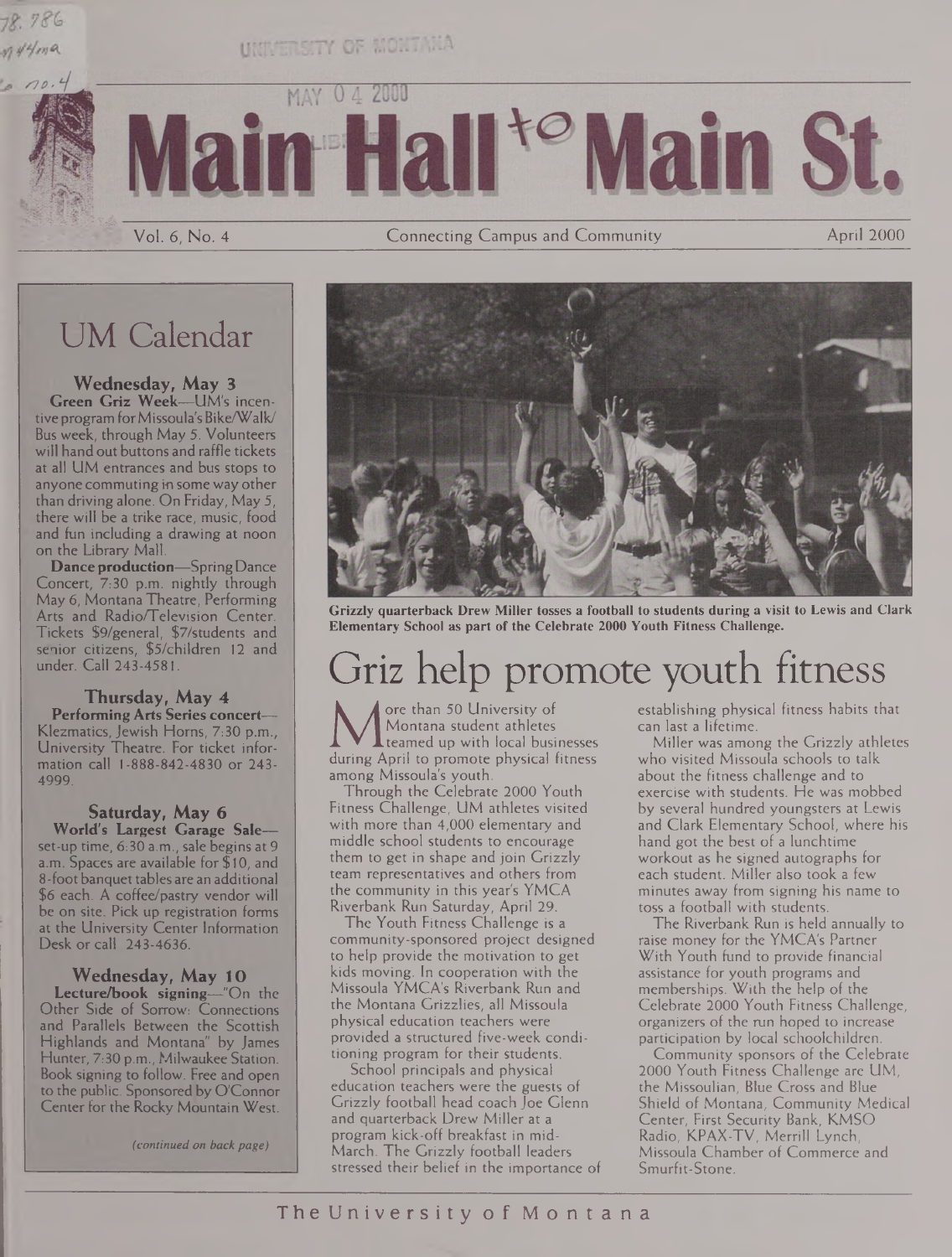# Satellite with UM software sends back first images for analysis

Though This 30th Britialy was a day<br>
earlier, UM scientist Steve<br>
Running got a late gift April 19<br>
the official word from NASA that all is<br>
well with its Terra environmental hough his 50th birthday was a day earlier, UM scientist Steve Running got a late gift April 19 well with its Terra environmental satellite, whose primary instrument contains UM-designed software.

NASA made the announcement during a broadcast that was watched live by a gathering at the facilities of UM's Numerical Terradynamic Research Group, which Running directs.

'Terra is measuring and documenting Earth's vital signs, many of them for the first time," said Yoram Kaufman, a project scientist at NASA's Goddard Space Flight Center. "All five instruments aboard Terra are in great shape, even exceeding what our engineers expected."

Running's group designed software for MODIS, the Moderate Resolution Imaging Spectroradiometer. The \$1 billion Terra and MODIS successfully made it into orbit 437 miles above the Earth on Dec. 18.

Terra is designed to monitor how

Earth's atmosphere, lands, oceans, solar radiation and life influence each other. The satellite's sensors measure everything from moisture content in clouds to sunlight to Earth's total vegetation.

After viewing the first detailed NASA images from Terra, Running's group

displayed a picture produced from their software a color-coded image of North America's vegetation. Running said they compiled the picture from data that has been coming into UM's computers from Terra for the past four weeks.

We call it our leaf-area index," he said. "It's our way of quantifying the vegetation. This spring it will be like watching the whole North American lawn green up."

Running said they will be able to put out a leaf-area index map of the entire world every eight days once their automated processes are in place. But for now his group is still working to perfect the data

coming in from Terra, so NASA information can begin to be passed on to land managers in a few months. Like a stethoscope in the sky, UM software is designed to measure many facets of the Earth's health.

*—Cary Shimek*

## Campuses gain new volunteer program

Metatewide higher education Monday<br>pus-based public service, has been awarded teen<br>funding for a new program that has placed Fact ontana Campus Compact, a statewide higher education **L**organization that supports camfunding for a new program that has placed 15 volunteers on college campuses around Montana.

Volunteersin Service toAmerica (VISTA) participants will serve full-time, one-year terms at Montana Campus Compact member institutions. They will work to strengthen theservice infrastructure forlowincome populations by coordinating volunteer efforts and expanding the financial resources available for community service.

To meet these objectives, VISTA members will engage in grant writing, resource mobilization, community agency coordination, fund-raising and event planning for campuses in Billings, Bozeman, Browning, Butte, Grow Agency, Dillon, Great Falls, Havre, Helena, Kalispell, Miles City, Missoula and Pablo.

The program, which began in April, joins a list of successful student and faculty development programs already offered by Montana Campus Compact. They are the Campus Corps and Montana Reads volunteer programs, as well as the prestigious Faculty Fellowships, which are awarded to faculty members in all disciplines who demonstrate commitment to academic service learning.

The UM-based Montana Campus Compact is a coalition of college presidents and chancellors committed to helping students develop the values and skills of citizenship through civic engagement and participation in public service. By creating a supportive environment for involvement in community public service, participating academic leaders believe that their institutions can best prepare the next generation of informed, active, committed citizen leaders for Montana.

VISTA is part of AmeriCorps, a national service program that allows people of all ages and backgrounds to earn help paying for an education in exchange for a year of service.

## Law school teams receive large gift

**The UM School of Law has** received its largest outright gift ever — \$750,000 that will be used to support the school's seven competitive

student teams. The gift was made by Billings attorney and 1974 UM law school graduate A. Clifford Edwards.



**Edwards**

Edwards' gift, which creates the A. Clifford Edwards Advocacy Center Endowment, comes just weeks after UM's student moot court team won the national championship. Over the years the law school's academic teams have consistently performed well in regional, national and even international competition.

Edwards' endowment will provide a steady stream of funding for travel, resource materials, competition registrations and other expenses associated with fielding the UM teams. It also will support the school's Advanced Trial Advocacy course, which Edwards has helped teach on a volunteer basis since 1986.

### Radio fund-raiser goes to the dogs

**k J** ontana Public Radio ex- **/I** eeededitsfund-raisinggoal Lby \$11,000 during Public Radio Week April 1-9, earning \$326,000 from 3,642 loyal listeners. The money raised accounts for about one-third of Montana Public Radio's annual budget

Dogs once again beat the cats in the fund-raiser's ritual finale, "Pet Wars," with 961 pledges and votes for dogs and 933 for cats

Many callers responded to 21 challenges issued during the week, in which individuals or businesses offered more than \$ 15,000 as various types of matches for donations. Examples included \$1 for every \$3 pledged or \$1,000 if the station reached a certain goal by noon. Listeners also donated 1,990 gifts, called premiums, that were given to those who gave to public radio.



**The Terra satellite was launched Dec. 18 from Vandenberg Air Force Base, Calif.**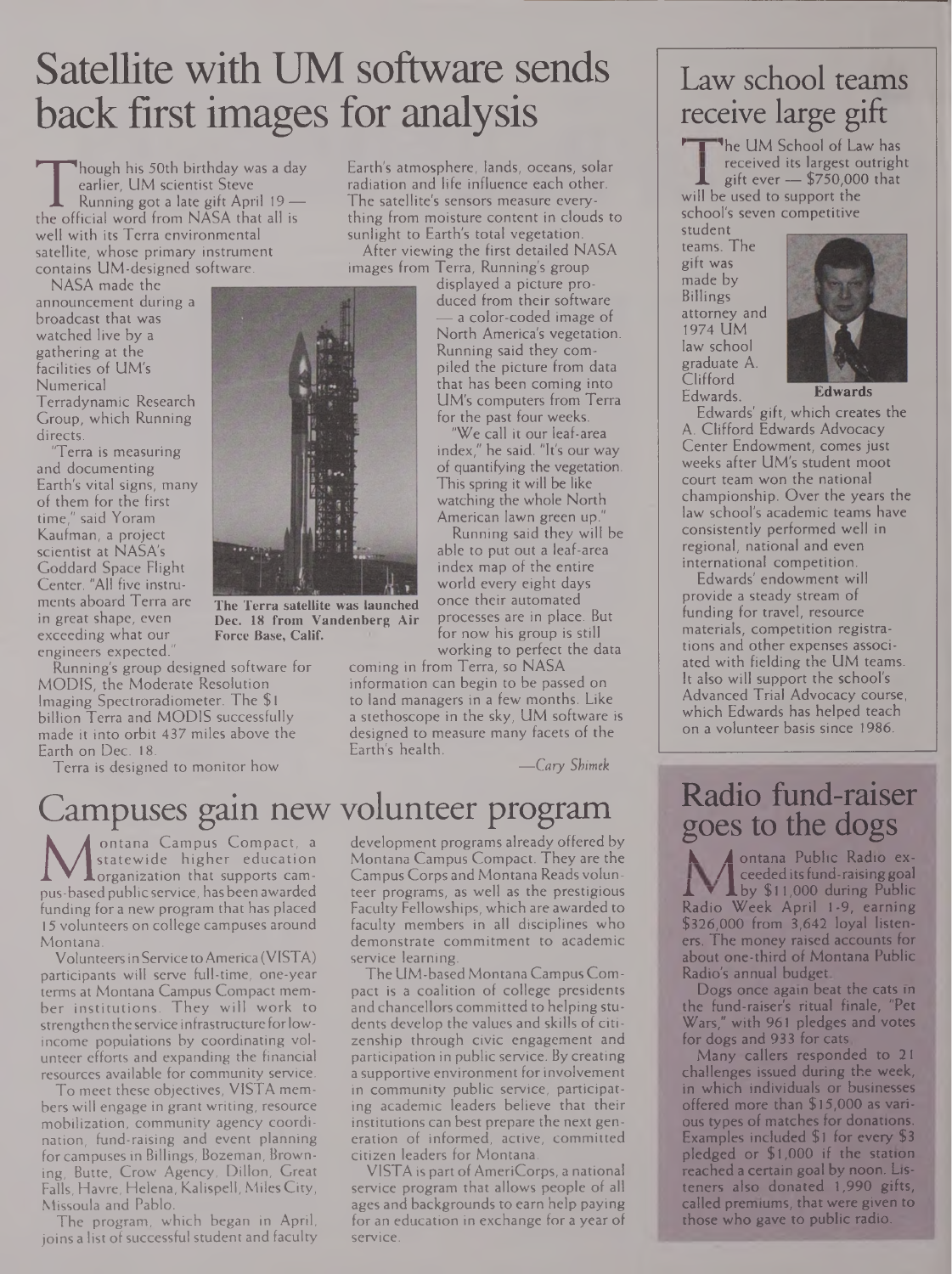

**Career Fair—**UM once again will host the most extensive and successful educators' career fair west of the Mississippi May 7-8 in the Adams Center. The 15th annual Multi-State Educators' Career Fair brings together school administrators and candidates from the field of education for interviews and networking. More than 1,500 job openings will include classroom, special education, counseling and administrative positions. The fair kicks off at 3 p.m. Sunday and continuesfrom 8 a.m. to 5 p.m. Monday. Last year's fair drew administrators from 138 school districts in 14 states, along with candidates from 21 states and Canada. Job candidate fees are \$40. For more information or to register, call (406) 243-6150 or visit the Web site at <http://www.umt.edu/career/ecf.htm>.

**Knapweed Abatement**—Ragan<br>Callaway, UM ecologist and associate **KnapweedAbatement—**Ragan professor of biological sciences, has been awarded a three-year, \$360,000 grant from the Andrew W. Mellon Foundation to learn why knapweed beats up on plantsin Montana but coexists peacefully with similar plants in Eurasia. Callaway visited former Soviet Union country Georgia in 1996-97 to study knapweed in its native environment, where it's an uncommon, minor player in the plant community. Experiments Callaway has done lead him to think that knapweed is successful here because it uses chemical weapons that Montana plants are unable to combat.

**Top Librarian—**Karen Driessen, librarian and director of the Media Services Division of the Maureen and Mike Mansfield Library, hasreceived the 2000 Sheila Cates Award for Librarian of the Year, presented by the Montana Library Association. She is the first UM library faculty member to earn the award, which was established in 1968. Driessen has worked at UM for 28 years. Her 1995 book, "A Library Manager's Guide to the Physical Processing of Nonprint Materials," is used in library schools nationwide.

**AssistiveTechnology—**Re/Max Realty Consultants of Missoula has donated \$850 to UM's Disability Services for Students to buy equipment to help the students the office assists. The donation was raised from a Re/Max tailgate

partyat a UM athletic event. DDS Director Jim Markssaid the donation will fundvoice recognition software, which will ensure that computing is readily accessible to students with disabilities. The software, Dragon Naturally Speaking, allows a computer user to type with his or her voice. Students who can't use their hands or have difficulty expressing themselves because of a learning disability or motor impairment use Dragon instead of the keyboard, giving them an equal opportunity to participate in their studies.

**Boosting Businesses—**UM's research office has taken a leadership role in the newly created Northern Rockies Research Park and Technology Corridor, formed to help technology-related startup businesses in western Montana that are compatible with Montana's environment and provide high-paying jobs for a skilled workforce. UM's role in the organization is to coordinate the creation of a Montana Venture Capital Fund and lead efforts to provide the needed communication systems. Building facilities to house new technology companies and providing mentors for them are the other two main priorities for NorCor. Jon Rudbach, who works in the Office of the Vice President for Research at UM, is NorCor's director.

**GoldwaterScholars—**Two UMstudents have won prestigious Goldwater Scholarships for the 2000-2001 academic year. They are Andrew Van Eck of Portland, Ore., a UM sophomore with a double major in biology and wildlife biology, and Scott Jones of Marion, a junior math major. The scholarships award up to \$7,500 a year to outstanding sophomores and juniors in math, engineering and the sciences.

**Finally, Finals—**UM students will be cramming for finals the week of May 8. The last day of spring semester classes is Friday, May 5. The first summer session classes run May 22-June 23, while the second five-week session runsJune 26-July 28.

**Commencement's Coming—** Cameras will be clicking for up to 1,500 new UM graduates as family and friends visit campus Saturday, May 13, for the University's 103rd Commencement ceremonies. Recipients of this year's honorary doctorates are Gerald R. Molen, a renowned Hollywood movie producer, and Joe Reber, a well-known Montana entrepreneur. Born in GreatFalls, Molen achieved success through his association with films, including "Hook," "Jurassic Park," "Schindler's List" and "Rain Man." Reber, founder of the Reber Co., one of the West's largest mechanical contractors, has served on many corporate, nonprofit and state boards, including the Montana Board of Investments.

**Online Offerings**—UM offers a variety of online courses and degree programs as a result of the Earth Observing System Project's pioneering design of the University's academic Internet portal — <umtonline.net>— and its strong relationship with eCollege, the portal developer. The expansion of umtonline was instrumental in securing a recent NASA grant award of \$300,000 to the EOS Education Project. The grant will be used to enhance Earth System Science online courses designed for the K-12 education community and intended to provide professional development opportunities for teachers worldwide.

**Good Citizens—**Academic achievement, philanthropic efforts and other marks of excellence for 1999 shared the limelight April 10 when UM's sororities and fraternities held their annual awards banquet. Sigma Nu fraternity and Delta Gamma and Kappa Alpha Theta sororities took honors for earning the best grades. Phi Gamma Delta fraternity and Delta Gamma won the Kliber Philanthropy Award for raising money for and working at various Missoula charities.

**Grizzly Golf—**OK ... and Bobcat golf, too. The third annual Flathead Bobcat/Grizzly Classic is scheduled for Thursday and Friday, May 18-19. Nohost cocktails and a silent auction kick off the event at 6 p.m. at Cavanaugh's Outlaw Inn in Kalispell. Dinner follows at  $7:30$  p.m. with guest speakers — each university's new head football coach and a Calcutta auction of golf teams beginning at 8:30 p.m. The fun on the golf course begins at noon Friday at Eagle Bend Golf Course in Bigfork. Fees for three-person teams are \$300. Non-golfers can attend Thursday evening events for \$22. For more information, call Don or Leslie Rich at (406) 756-3787 or Dave Hergesheimer at (406) 752-1040.